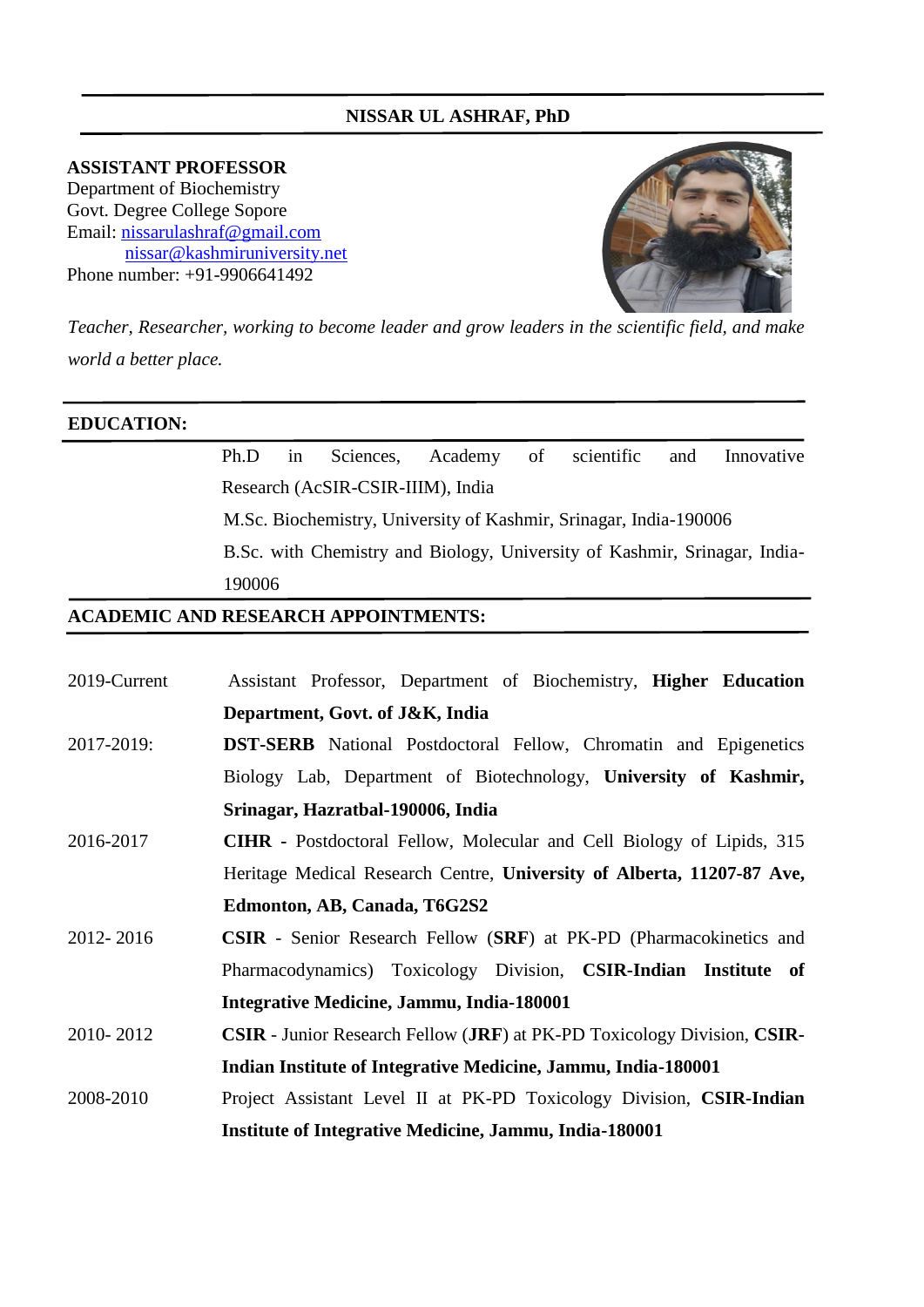### **RESEARCH AREAS**

**Molecular and Cell Biology of Non-alcoholic fatty liver Disease (NAFLD).**

*Brief Description*: Non alcoholic fatty liver disease (NAFLD) is one of the most common causes of liver dysfunction worldwide. The prevalence of NAFLD ( as per data from 2020) is increasing at the same rate as that of obesity and showing a uniform trend across the globe with an estimated global prevalence of 25%, with highest rates reported from South America (31%) and the Middle East (32%), followed by Asia (27%), USA (23%) and Europe (24%). Despite a comprehensive understanding of the cellular and molecular changes that occur during the development and progression in NAFLD, the molecular mechanism(s) driving those changes remain poorly understood.

#### *What I/we do?*

- 1) Cell and Molecular Biology of autophagy regulation in lipotoxic states such as NAFLD.
- 2) Epigenetic regulation of disease progression in NAFLD.
- 3) Cell and Molecular Biology of Endoplasmic reticulum stress and Oxidative stress in lipotoxicity.
- 4) Different pharmacological /genetic interventions to rescue lipotoxicity in liver.

### **TEACHING AREAS**

- $\triangleright$  Cell Biology
- $\triangleright$  Molecular Biology
- $\triangleright$  Metabolism
- $\triangleright$  Immunology
- Enzymology
- $\triangleright$  Public health

#### **ADMINISTRATIVE WORKS**

- Member University Grants Committee, GDC Sopore (2020-2021)
- Member Career Counselling Committee, GDC Sopore (2021-Current)
- Member Health Care Committee, GDC Sopore (2020-2021)
- Member Admission Committee (Science Section), GDC Sopore (2020-2021)
- Observer JK SSRB Examination for Accounts Assistant (2020).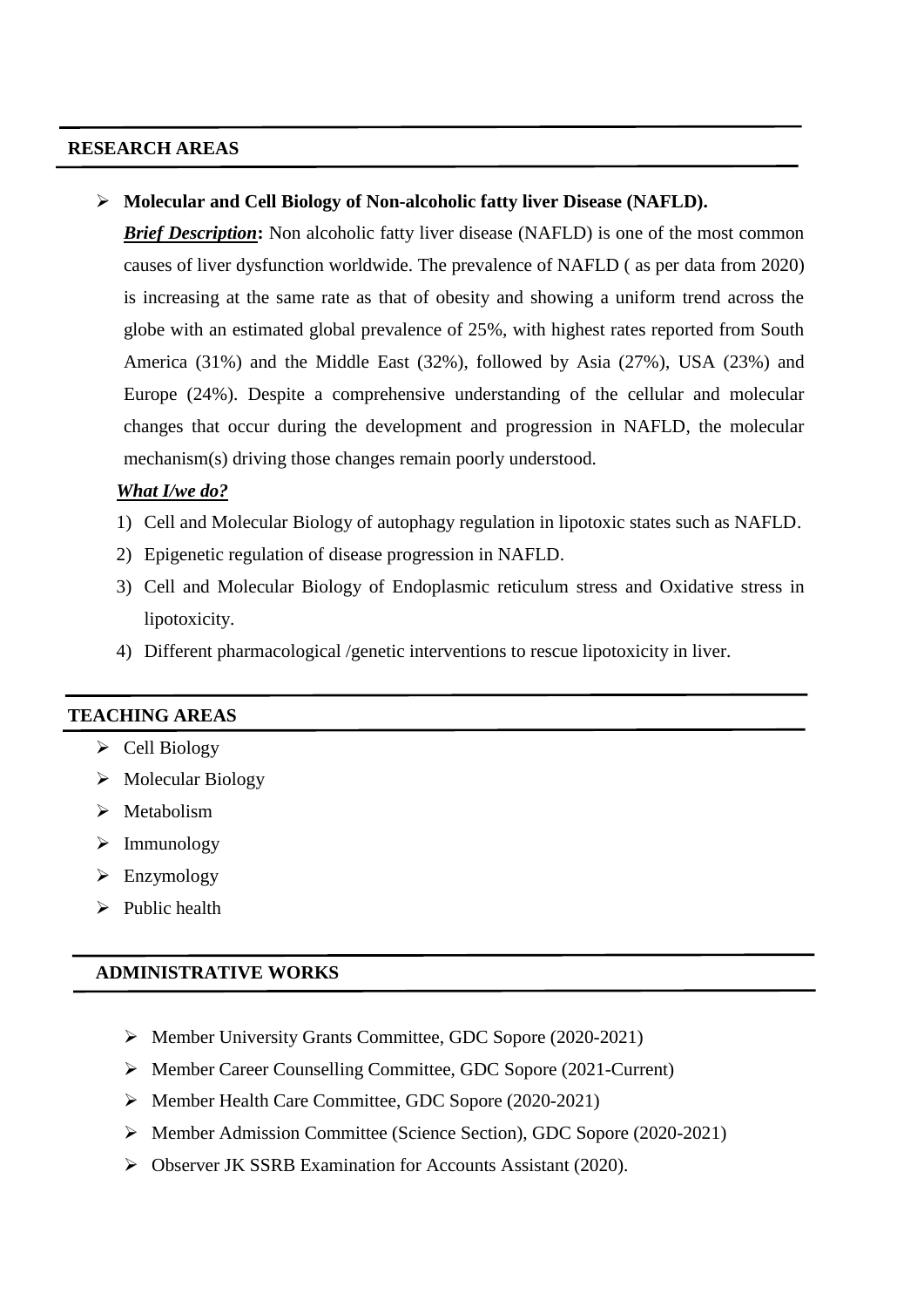### **PUBLICATIONS**

**1. Nissar Ul Ashraf** and Mohammad Altaf. Epigenetics: an emerging field in the pathogenesis of Non alcoholic fatty liver disease. **Mutation Research: Reviews in Mutation research (2018), 778: 1-12 (IF: 5.65)**

 $\triangleright$  Link: https://pubmed.ncbi.nlm.nih.gov/30454678/

**2. Nissar Ul Ashraf,** Love Sharma, Malik A Mudasir, Lone A Nazir, Sheikh A Umar, Parduman R Sharma, Ram A Vishwakarma, Sheikh A Tasduq. Chemical chaperone 4-phenyl butyric acid (4PBA) reduces hepatocellular lipid accumulation and cell death through induction of autophagy. **Journal of Lipid Research Sep (2017), 58(9): 1855-1868 (IF: 5.92)**

 $\triangleright$  Link: https://pubmed.ncbi.nlm.nih.gov/28655725/

**3. Nissar Ul Ashraf,** Love Sharma, Sheikh A Tasduq. Palmitic acid induced lipotoxicity is associated with altered lipid metabolism, enhanced CYP 450 2E1 and intracellular calcium mediated ER stress in human hepatoma cells .**Toxicology Research 4 (2015): 1344-1358**. **(IF: 3.9)**

Link: https://academic.oup.com/toxres/article/4/5/1344/5573527

**4. Nissar Ul Ashraf** and Sheikh A Tasduq. Endoplasmic reticulum stress and Oxidative stress in the pathogenesis of Non-alcoholic fatty liver disease. **Free radical research (2015): 1-14. (IF: 4.14)**

Link: https://pubmed.ncbi.nlm.nih.gov/26223319/

**5. Nissar Ul Ashraf**, Farrukh MR, Kaiser PJ, Rafiq RA, Afnan Q, Bhushan S, Adil HS, Subhash BC, Tasduq SA. [Effect of N-acetyl cysteine \(NAC\), an organosulfur compound from Allium](http://www.ncbi.nlm.nih.gov/pubmed/23578993)  [plants, on experimentally induced hepatic prefibrogenic events in Wistar rat.](http://www.ncbi.nlm.nih.gov/pubmed/23578993) **Phytomedicine. 2013 Jul 15;20(10):828-33. (IF: 5.34)**

 $\triangleright$  Link: https://pubmed.ncbi.nlm.nih.gov/23578993/

**6.** Mufti Rana Farrukh, **Nissar Ul Ashraf**, Kaiser J Peerzada, Quadri Afnan, Praduman R Sharma, Shashi Bhushan, Sheikh A Tasduq. Glycyrrhizic acid (GA) inhibits Reactive Oxygen species mediated photodamage by blocking ER stress and MAPK pathway in UV-B irradiated human skin fibroblasts. **Journal of Photochemistry and Photobiology B: Biology 148 (2015): 351-357. (IF: 6.25)**

Link: https://pubmed.ncbi.nlm.nih.gov/26009870/

**7.** Pathania, A. S., Guru, S. K., **Nissar Ul Ashraf,** Riyaz-Ul-Hassan, S., Ali, A., Tasduq, S. A., ... & Bhushan, S. A novel stereo bioactive metabolite isolated from an endophytic fungus induces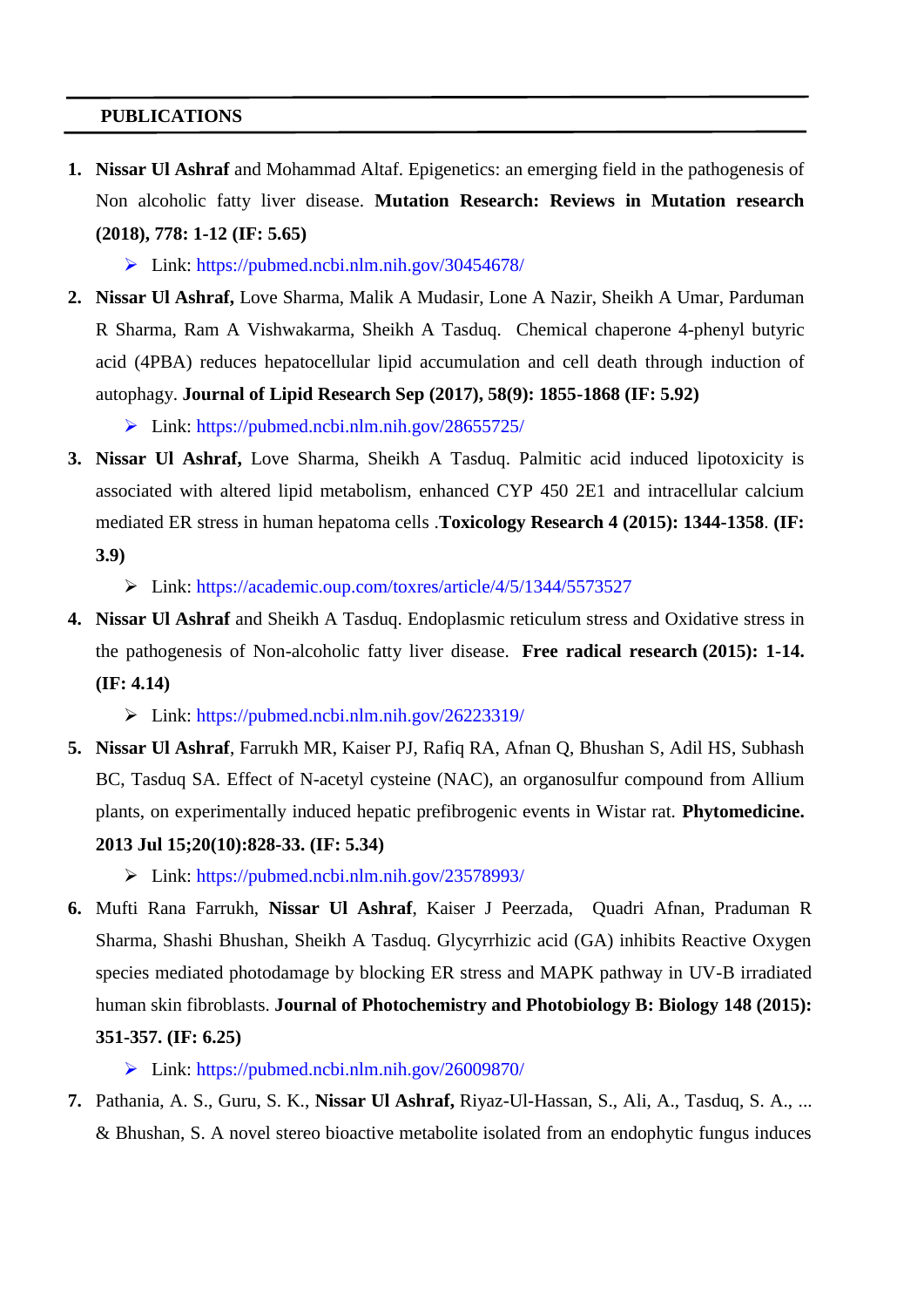caspase dependent apoptosis and STAT-3 inhibition in Human leukemia cells. **European journal of Pharmacology 765 (2015): 75-85**. **(IF : 4.43)**

 $\triangleright$  Link: https://pubmed.ncbi.nlm.nih.gov/26291658/

**8.** Farrukh MR, **Nissar Ul Ashraf**, Afnan Q, Rafiq RA, Sharma L, Amin S, Kaiser P, Sharma PR, Tasduq SA. [Oxidative stress mediated Ca\(2+\) release manifests endoplasmic reticulum](http://www.ncbi.nlm.nih.gov/pubmed/24794973)  [stress leading to unfolded protein response in UV-B irradiated human skin cells.](http://www.ncbi.nlm.nih.gov/pubmed/24794973) **J Dermatol** 

**Sci. 2014 Jul;75(1):24-35. (IF: 4.56)**

Link: https://pubmed.ncbi.nlm.nih.gov/24794973/

- **9.** [Afnan Q](http://www.ncbi.nlm.nih.gov/pubmed/?term=Afnan%20Q%5BAuthor%5D&cauthor=true&cauthor_uid=22516896) , [Adil MD,](http://www.ncbi.nlm.nih.gov/pubmed/?term=Adil%20MD%5BAuthor%5D&cauthor=true&cauthor_uid=22516896) **[Nissar](http://www.ncbi.nlm.nih.gov/pubmed/?term=Nissar-Ul%20A%5BAuthor%5D&cauthor=true&cauthor_uid=22516896) Ul Ashraf**, [Rafiq AR,](http://www.ncbi.nlm.nih.gov/pubmed/?term=Rafiq%20AR%5BAuthor%5D&cauthor=true&cauthor_uid=22516896) [Amir HF,](http://www.ncbi.nlm.nih.gov/pubmed/?term=Amir%20HF%5BAuthor%5D&cauthor=true&cauthor_uid=22516896) [Kaiser P,](http://www.ncbi.nlm.nih.gov/pubmed/?term=Kaiser%20P%5BAuthor%5D&cauthor=true&cauthor_uid=22516896) [Gupta](http://www.ncbi.nlm.nih.gov/pubmed/?term=Gupta%20VK%5BAuthor%5D&cauthor=true&cauthor_uid=22516896)  [VK,](http://www.ncbi.nlm.nih.gov/pubmed/?term=Gupta%20VK%5BAuthor%5D&cauthor=true&cauthor_uid=22516896) [Vishwakarma R,](http://www.ncbi.nlm.nih.gov/pubmed/?term=Vishwakarma%20R%5BAuthor%5D&cauthor=true&cauthor_uid=22516896) [Tasduq SA.](http://www.ncbi.nlm.nih.gov/pubmed/?term=Tasduq%20SA%5BAuthor%5D&cauthor=true&cauthor_uid=22516896) Glycyrrhizic acid (GA), a triterpenoid saponin glycoside alleviates ultraviolet-B irradiation-induced photoaging in human dermal fibroblasts. **[Phytomedicine.](http://www.ncbi.nlm.nih.gov/pubmed/?term=Nissar+ul+Ashraf%2C+Indian+Institute+of+Integrative+medicine) 2012 May 15;19(7):658-64. (IF: 5.34)**
	- Link: https://pubmed.ncbi.nlm.nih.gov/22516896/
- **Manuscript under Preparation/Communication:**
- **10. Nissar Ul Ashraf** et al. Human carboxylesterase 1 (CES1) reduces triacylglycerol turnover and fatty acid oxidation in McArdle-RH7777 cells (**Manuscript under preparation**).
- **11. Nissar Ul Ashraf** el al. "mTORc1-G9a-H3K9me2 axis negatively regulates autophagy in fatty acid-induced lipotoxicity" (**Manuscript Communicated**)
- **12. Nissar Ul Ashraf** et al: Crosstalk between Epigenetic mechanisms and Autophagy: Implications for Non alcoholic fatty liver Disease pathogenesis and treatment (**Manuscript Communicated**)

# **PUBLIC AWARENESS ARTICLES/OPINION PIECES IN LOCAL DAILIES (NEWSPAPERS)**

- 1. An Emerging Public health concern (NAFLD): Greater Kashmir,
- 2. Fatty Liver Disease from consumption of Soft Drinks: Kashmir Reader
- 3. Management of Non alcoholic fatty liver Disease, Rising Kashmir
- 4. Non alcoholic fatty liver disease (NAFLD) and Non alcoholic Steatohepatitis (NASH): Kashmir Reader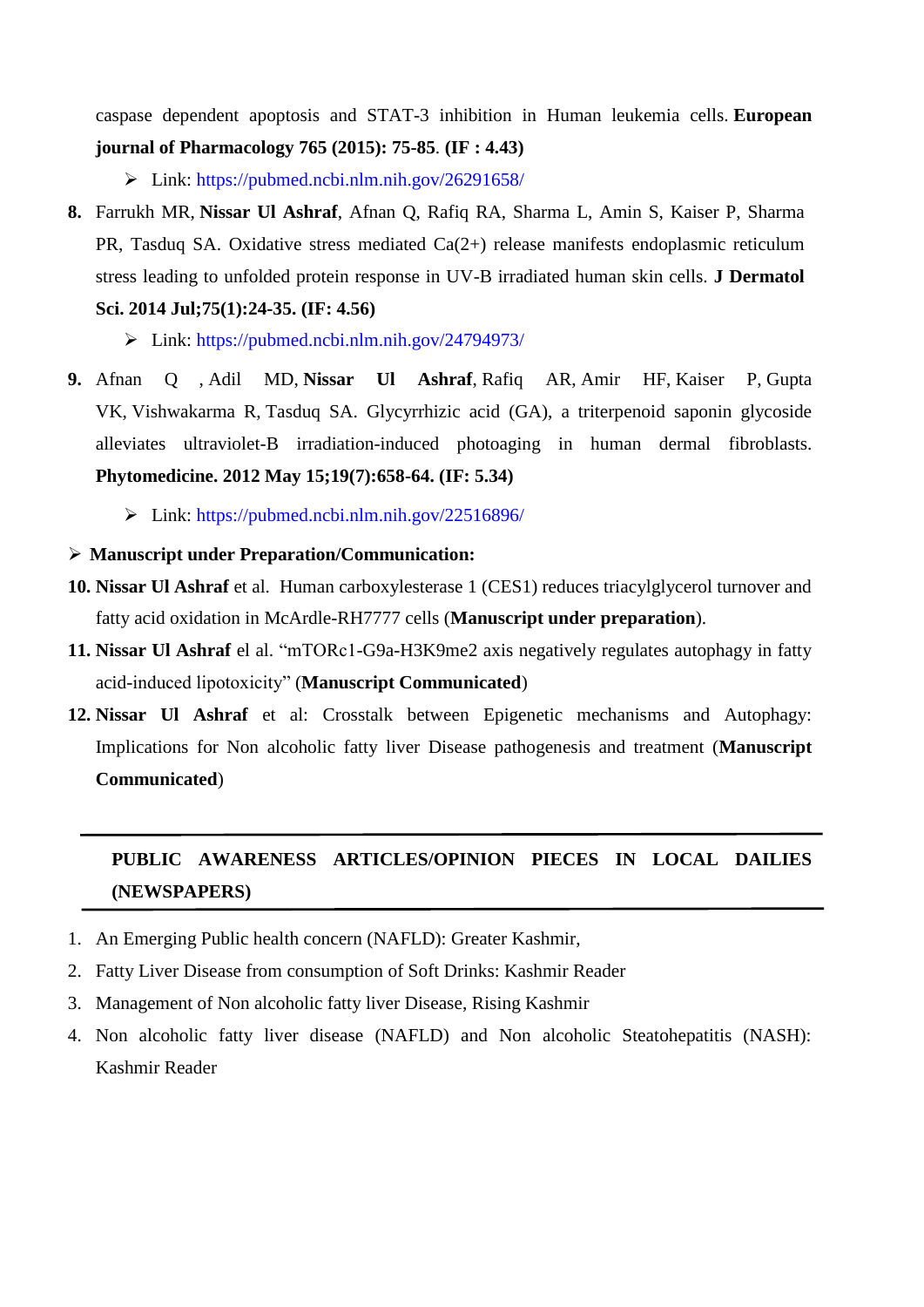### **ABSTRACTS PRESENTED IN CONFERENCES/SYMPOSIA**

- **1)** Attended International conference on Genomic instability and cancer-2007, held at University of Kashmir, Srinagar, from July 22-26, 2007
- **2) Nissar et al**, Potential chemoprevention of N- Nitrosodiethylamine induced pre neoplastic events by Acteoside in Wistar rat: XXIX Annual conference of the society of Toxicology held at the Food and Drug Toxicology Research centre, National Institute of Nutrition, Indian Council of Medical research, Hyderabad, November 4-7, 2009 (**Poster Presentation**)
- **3) Nissar et al**, Palmitate induced CD36 and SREBP1 upregulation is associated with intracellular Ca2+ mediated ER Stress and CYP2E1-induced oxidative stress in *invitro* models of NAFLD/NASH: 5<sup>th</sup> International conference on Translational Cancer Research, New Delhi, February 6-9, 2014 (**Oral Presentation**)
- 4) Attended 101<sup>st</sup> Indian Science Congress (Theme: Innovations in Science and Technology for Inclusive Development) held at University of Jammu, Jammu from 3-7<sup>th</sup> February 2014.
- **5) Nissar et al,** Chemical Chaperone 4-phenyl butyric acid (4PBA) reduces hepatocellular lipid accumulation and lipotoxicity through induction of Autophagy:  $25<sup>th</sup>$  Annual Scientific meeting of Indian National Association for study of Liver, New Delhi, August 3-6, 2017 (**Award Winner).**
- **6) Nissar et al,** Inhibition of Endoplasmic reticulum stress by 4 phenyl butyric acid reduced lipotoxicity and lipid accumulation through induction of autophagy in human hepatoma cells. 4<sup>th</sup> International Conference on Recent advances in Engineering sciences, Chandigarh , India; 26<sup>th</sup> Nov, 2017 (**Oral Presentation**)
- **7) Nissar et al,** Palmitate induced lipotoxicity is associated with intracellular Ca2+ mediated ER stress and CYP2E1 oxidative stress in human liver cells; International Conference on Recent advances in Science, Agriculture, Engineering and Management; Bathinda, Panjab, India; 20<sup>th</sup> Nov, 2017 (**Oral Presentation**)
- **8. Nissar et al,** Chemical chaperone 4-phenyl butyric acid (4PBA) reduces hepatocellular lipid accumulation and lipotoxicity through induction of autophagy; EMBO conference themed: Autophagy: Cellular mechanism(s) and significance in health and disease:  $11<sup>th</sup>$  to 13th December, 2017, Institute of Life Sciences, Bhubaneswar, Orissa, India (**Poster Presentation**)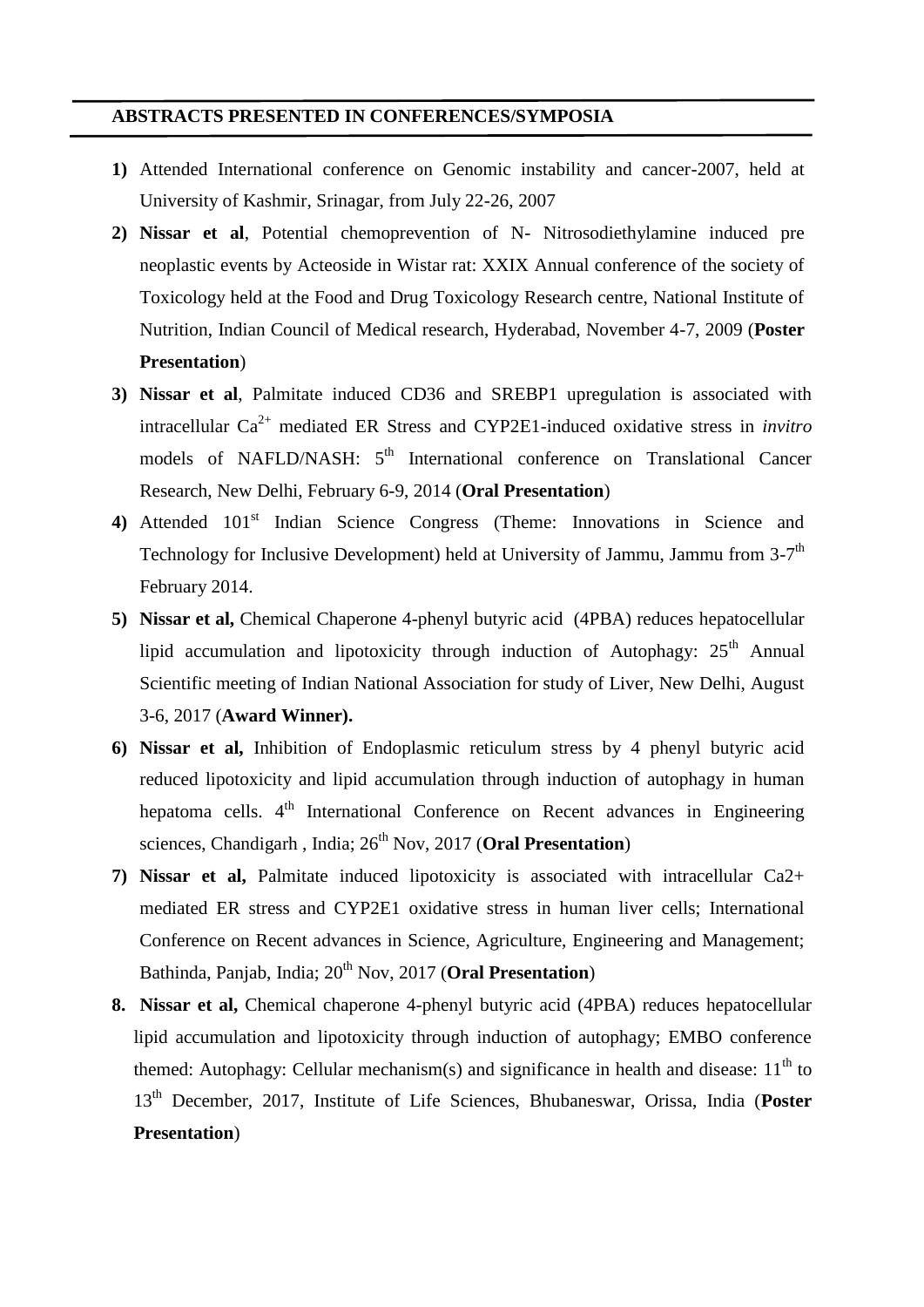- **9. Nissar Ul Ashraf:** Autophagy induction reduces lipotoxicity and lipid accumulation in cellular model of Non Alcoholic Fatty Liver Disease (NAFLD) :  $7<sup>th</sup>$  Annual conference of Indian Academy of Biomedical Sciences themed: Biochemical innovations: Translating cellular cues into novel therapeutics, Sher-i-Kashmir Institute of Medical Sciences, Srinagar, India: April 20-22, 2018 (**Award Winner**).
- **10. Nissar Ul Ashraf:** Activation of mTORC1-G9a-H3K9me2 axis suppresses autophagy in palmitate treated hepatoma cells: First Annual Research Meeting "Recent Trends in Cell and Molecular Biology" 19- 20 March 2019. Department of Biotechnology, University of Kashmir. **(Oral Presentation: Award winner).**

### **AWARDS/FELLOWSHIPS**

- **DS Kothari Postdoctoral Fellowship**, UGC, Govt. of India (2018-2019)
- **Professor Noor Ul Islam award**, Indian Academy of Biomedical science-2018
- **National Postdoctoral Fellowship** DST-SERB, Govt of India (2016)
- **Senior Research Fellowship**, Joint CSIR-UGC, Govt. of India (2012 to 2016)
- **Junior Research Fellowship**, Joint CSIR-UGC, Govt. of India (2010 to 2012)
- **Best Paper award**, CSIR-IIIM Jammu, 2014. (on annual day function, 2014)

### **OTHER ACHIEVEMENTS**

- 1. Qualified Jammu & Kashmir Public Services Commission examination with **First Rank** for selection as Assistant Professor at Higher Education Department, Govt. of J&K.
- 2. Qualified PhD Entrance examinations (Both written and Viva-Voce) at CSIR-IIIM, IISER Mohali and NBRC, Haryana, India
- 3. Qualified Entrance test for Pursuing Masers in Biochemistry at University of Kashmir
- 4. Qualified JK BOPEE Common Entrance Test for BUMS.
- 5. Successful Mentoring of various Research Students across various Research/Academic Institutes.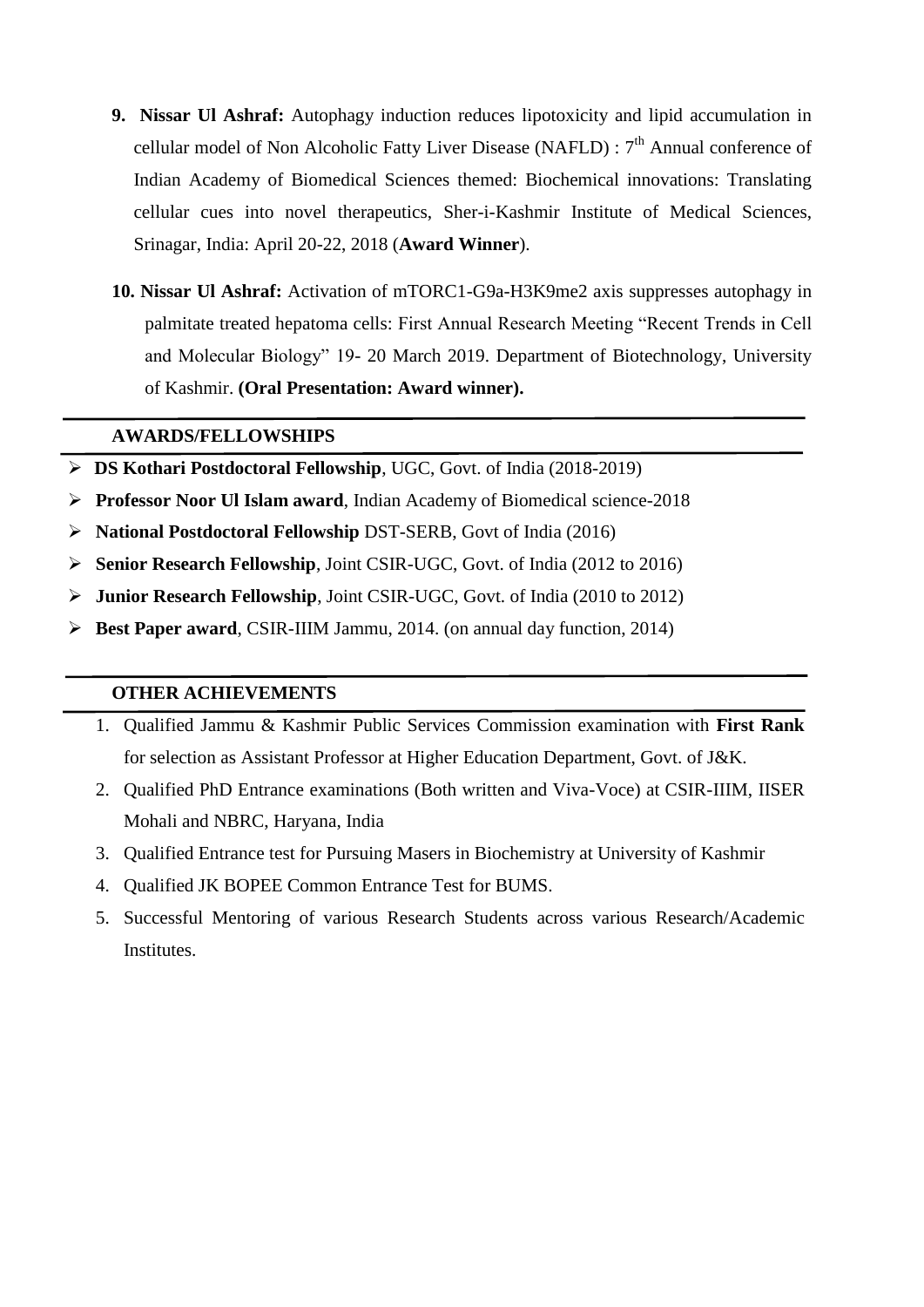# **RESEARCH PROJECTS (PRINCIPAL INVESTIGATOR)**

- 1. Understanding the role of epigenetic mechanisms in Non alcoholic fatty liver disease (NAFLD) **Funding Agency**: DST –SERB, Govt. of India **Current Status**: Completed (2017-2019)
- 2. Understanding the Epigenetic regulation of Cytochrome P450 2E1 and its crosstalk with Autophagy in Lipotoxicity: Implications for Non alcoholic fatty liver disease (NAFLD) pathogenesis and treatment **Funding Agency**: DST –SERB, Govt. of India **Current Status**: Ongoing

## **RESEARCH COLLABORATIONS**

- 1. Chromatin and Epigenetics Lab, Centre for Interdisciplinary Research and Innovations, University of Kashmir, Hazratbal, Srinagar-190006
- 2. Department of Biotechnology, Central University of Kashmir, Ganderbal-191201

### **ADVISORY BOARD MEMBER**

- 1. American Journal of Physiology, Biochemistry and Pharmacology
- 2. Journal of Applied Pharmaceutical Science

# **REVIEWED PAPERS FOR**

- 1. American Journal of Physiology, Biochemistry and Pharmacology
- 2. PLoS One
- 3. BBA: Molecular and Cell Biology of Lipids
- 4. Journal of Applied Pharmaceutical Science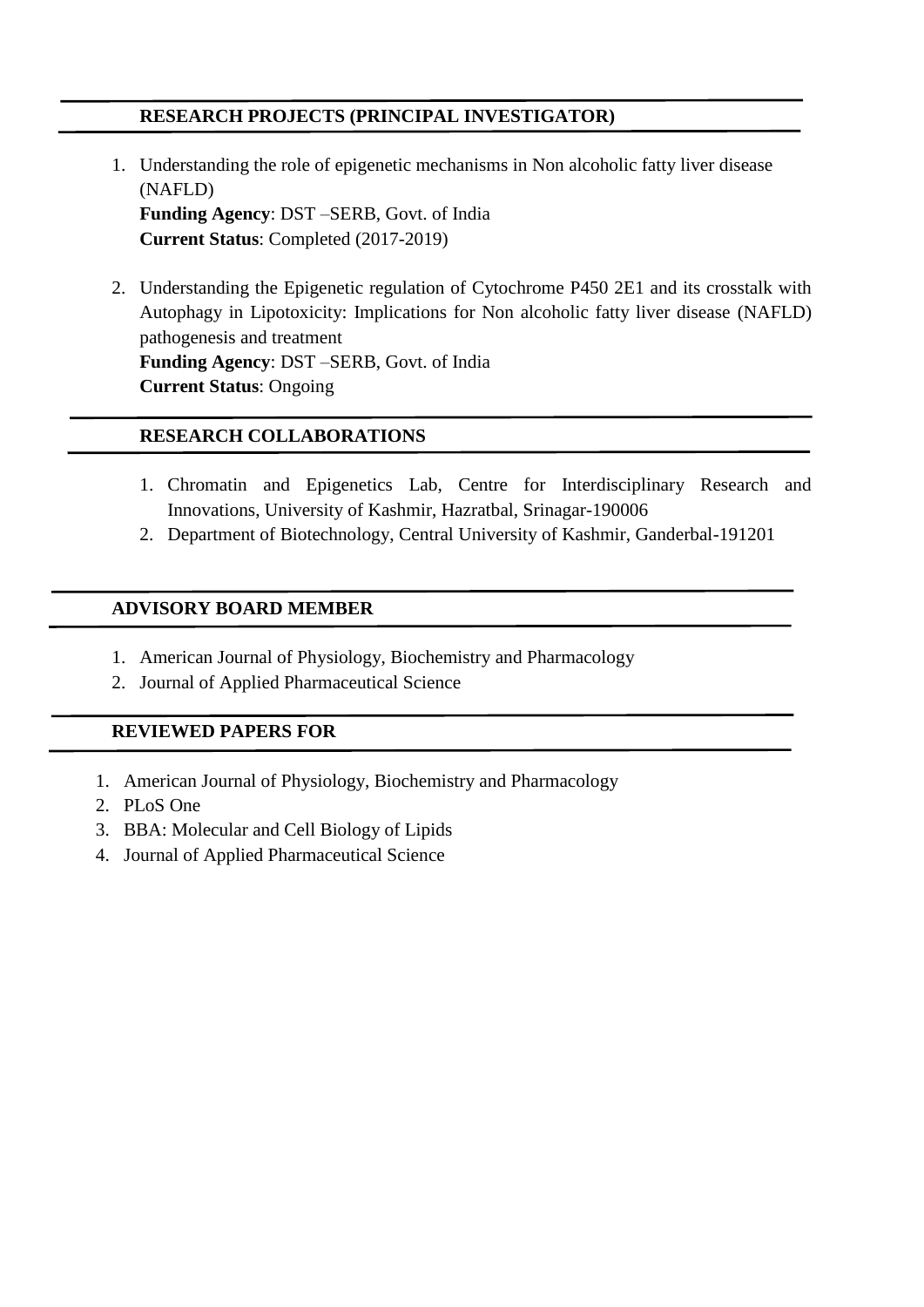### **SKILLS**

#### **Molecular Biology and Biochemistry**

Animal Cell culture, Flow Cytometry, Microscopy, SiRNA transfection, DNA/RNA extraction, Fatty acid oxidation and triglyceride turnover assays (radioactivity based), Lipase assay. PCR, RT-qPCR, Protein isolation/extraction, Western blot, Dot Blot, immunopreciptation, ChIP, MeDIP, drug treatment, blood biochemistry, ELISA, Immunocytochemistry, Zymography, Adeno-Virus transduction, Live cell imaging using Confocal microscopy, Licensed user of radioactivity experiments,

### **Animal handling and care**

- Mice/rat handling and dissection. Retro orbital injections, cutaneous injections, Blood collection from tail vein, Gas anaesthesia, cardiac puncture.
- $\triangleright$  Developed mouse model for NAFLD using C57BL/6J mice.
- $\triangleright$  Studied Pre-fibrogenic Events in Wistar Rat.

#### **Computer Proficiency:**

Microsoft Office (Word, Excel, PowerPoint), Adobe Photoshop, EndNote, ChemBioDraw

### **Statistical Software:**

GraphPad Prism, Instat.

### **NATIONAL EXAMINATIONS QUALIFIED:**

- o Qualified CSIR-UGC NET JRF examination (June 2009)
- o Qualified ICAR (Indian Council of Agricultural research) NET examination (January 2009)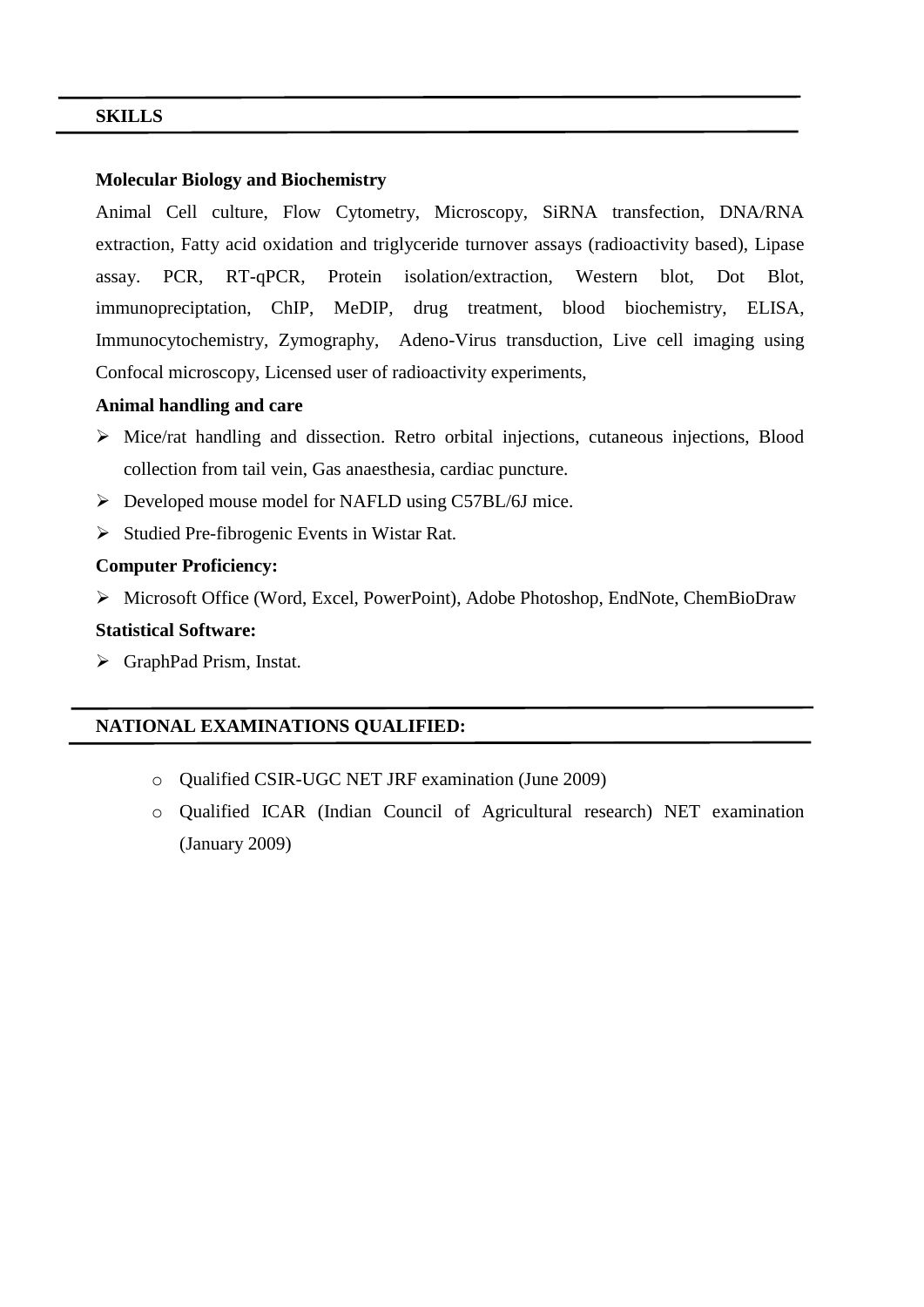### **TALKS DELIVERED ABROAD/WITHIN COUNTRY:**

- 1. Molecular Mediators of hepatic Steatosis and Liver Injury; Disease Pathogenesis Series; `15 May, 2013, **Council of Scientific and Industrial Research-Indian Institute of Integrative Medicine (CSIR-IIIM), Jammu-180001**
- 2. Palmitate induced CD36 and SREBP1 upregulation is associated with intracellular  $Ca^{2+}$ mediated ER Stress and CYP2E1-induced oxidative stress in *invitro* models of NAFLD/NASH: **5 th International conference on Translational Cancer Research, New Delhi, February 6-9, 2014**
- 3. Cellular and Molecular Mechanism of lipotoxicity in Non alcoholic fatty liver disease: Retreat Meeting, 30-31 May, 2016, Group on Molecular and Cellular Biology of Lipids, **University of Alberta, 11207-87 Ave, Edmonton, AB, Canada, T6G2S2.**
- 4. Role of Human Carboxylesterase CES1 in Hepatic Triacylglycerol Metabolism: Molecular and Cellular Biology group Research progress meeting, 17 Jan, 2107 **University of Alberta, 11207-87 Ave, Edmonton, AB, Canada, T6G2S2.**
- 5. Autophagy induction reduces lipotoxicity and lipid accumulation in cellular model of Non Alcoholic Fatty Liver Disease (NAFLD) :  $7<sup>th</sup>$  Annual conference of Indian Academy of Biomedical Sciences themed: Biochemical innovations: **Translating cellular cues into novel therapeutics, Sher-i-Kashmir Institute of Medical Sciences, Srinagar, India: April 20-22, 2018**
- 6. Activation of mTORC1-G9a-H3K9me2 axis suppresses autophagy in palmitate treated hepatoma cells: First Annual Research Meeting "**Recent Trends in Cell and Molecular Biology" 19- 20 March 2019. Department of Biotechnology, University of Kashmir.**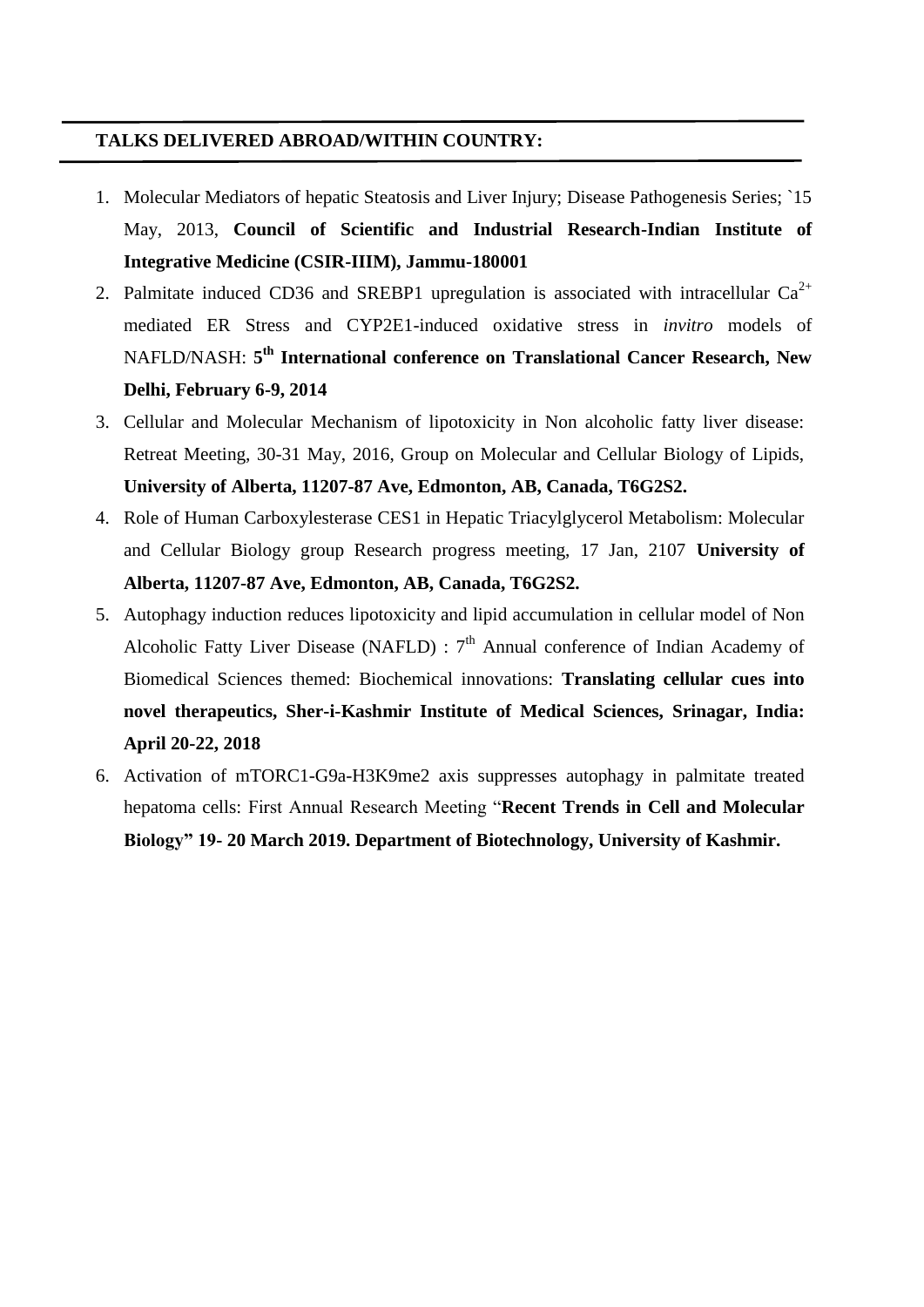## **TRAINING COURSES ATTENDED**

- **1.** Radiation Safety Course, University of Alberta, Canada, June 2016 **(Course Grade: 90.63%)**
- **2.** WHMIS University Personnel, University of Alberta, Canada, June 2016 **(Course Grade: 95%)**
- **3.** Concepts in Biosafety, University of Alberta, Canada, June 2016, **(Course Grade: 85%)**
- **4.** Laboratory Safety Training, University of Alberta, Canada, June 2016, **(Course Grade: 92%)**
- **5.** Animal Handling Training, University of Alberta, Canada, June 2016, **(Course Grade: Satisfactory)**
- **6.** Hands on training in Drug discovery and Bioinformatics, University of Kashmir, March, 2019
- **7.** Three weeks Induction Training Programme for newly appointed Assistant Professors of Higher Education Department, Govt. of J&K (May 2019 - June 2019) at Govt. College of Education (IASE) Cluster University Srinagar.
- **8.** Four Weeks Induction/Orientation Programme for "Faculty in Indian Universities /Colleges /Institute of Higher Education" from March 15- April 14, 2021; Teaching Learning Centre, Ramanujan College, University of Delhi.